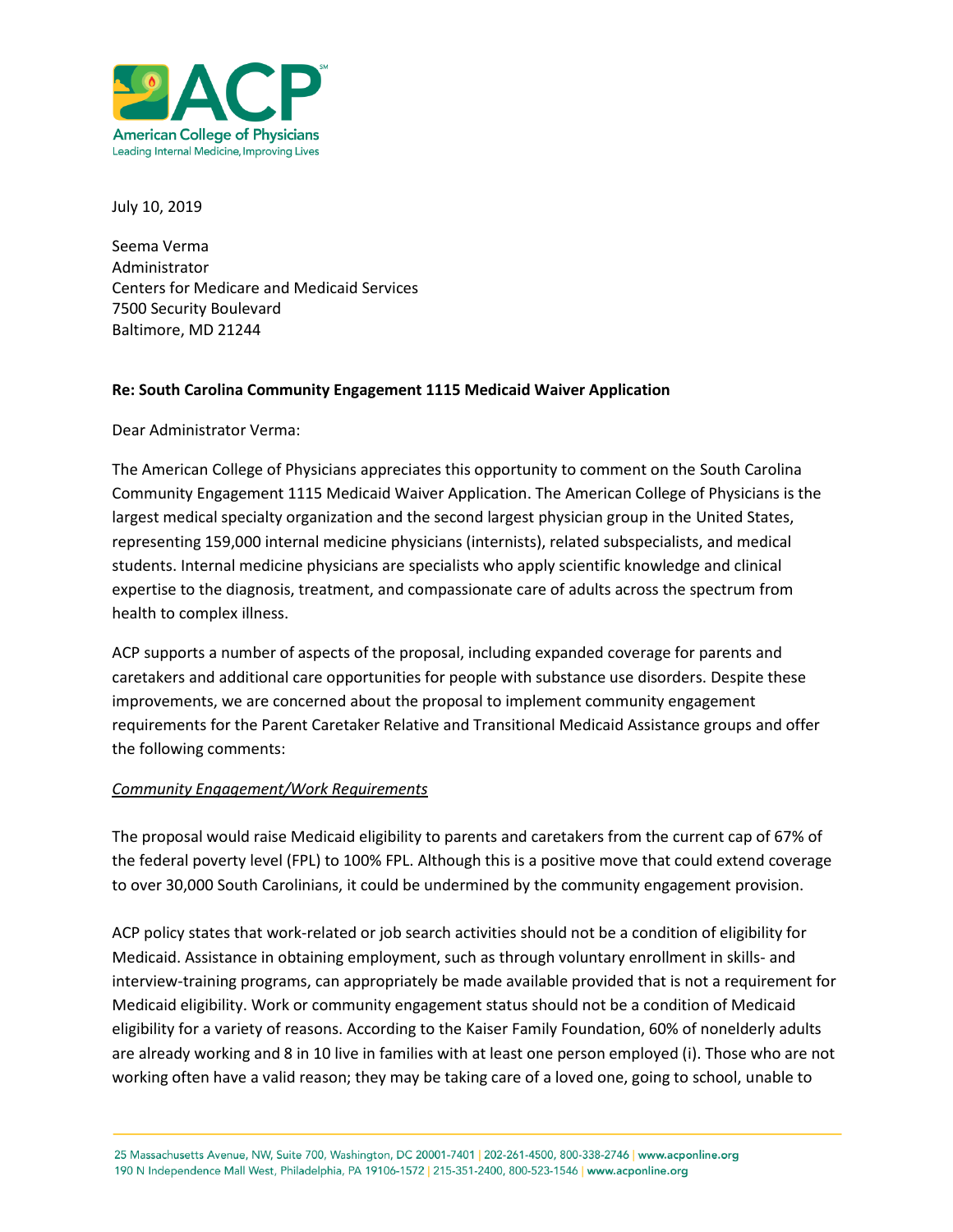find employment, or are sick or disabled. South Carolina attempts to address this by exempting certain groups from the community engagement requirement, including pregnant women; the Aged, Blind, or Disabled population; and qualified primary caregivers of a child and/or disabled adult.

A research letter surveying people enrolled in Michigan's Medicaid expansion program, the Healthy Michigan Plan, found that enrollees were "more likely to report being unable to work if they were older, male, or in fair or poor health or had chronic health conditions or functional limitations"(ii). One survey found that 55% of people who were unemployed reported that enrolling in Medicaid enabled them to search for a job and those that were working said they were able to do their job better after they gained coverage (iii). A study of Ohio Medicaid enrollees found that about 75% of unemployed people who were searching for a job reported that Medicaid coverage made it easier to search for employment and 52% of those currently employed said the coverage enabled them to continue working (iv). If the sick and disabled are disenrolled from Medicaid, they will lose the health insurance that could empower them to work and further their engagement in the community.

Work requirements will impose an unnecessary and unjustified burden on patients to document that they fit into an eligible exemption and an unnecessary and unjustified burden on physicians who would may be asked to attest that their patients have an exempted medical condition. For patients, work requirements will place an onerous reporting burden that may cause them to delay or forego care or leave the program altogether. Evidence shows that when Medicaid and other programs add paperwork and other administrative requirements, enrollees are less likely to participate (v,vi,vii). ACP greatly appreciates CMS' initiative to reduce administrative burdens through its Patients Over Paperwork initiative, but work requirements could add substantial paperwork hassles that will reduce the amount of time physicians have to care for their patients. Further, work requirements may force physicians to make a choice between compromising their professional integrity and causing their patients to lose health coverage if a patient seeks a disability assessment to become exempt from the work requirement.

South Carolina's application states that the waiver will test whether participation in community engagement opportunities will result in transitions to other health insurance and an increase in the number of individuals entering the workforce. Evidence from Arkansas' community engagement programs shows that work requirements may not achieve these goals but do lead to substantial coverage losses. Over 18,000 Arkansans lost Medicaid coverage in 2018 as a result of the state's community engagement waiver and 89% have not reenrolled as of February 2019 (viii). Although that state, like South Carolina, included exemptions for certain disabled individuals, many enrollees with disabilities lost their coverage due in part to the complex exemption application and reporting process (ix). The Medicaid and CHIP Payment Advisory Commission recommended in November 2018 that Arkansas pause disenrollments for those that did not meet the work requirement because of concerns about low beneficiary awareness and difficulties with the reporting system (x). A recent study found that "implementation of the first-ever work requirements in Medicaid in 2018 was associated with significant losses in health insurance coverage in the initial 6 months of the policy but no significant change in employment. Lack of awareness and confusion about the reporting requirements were common, which